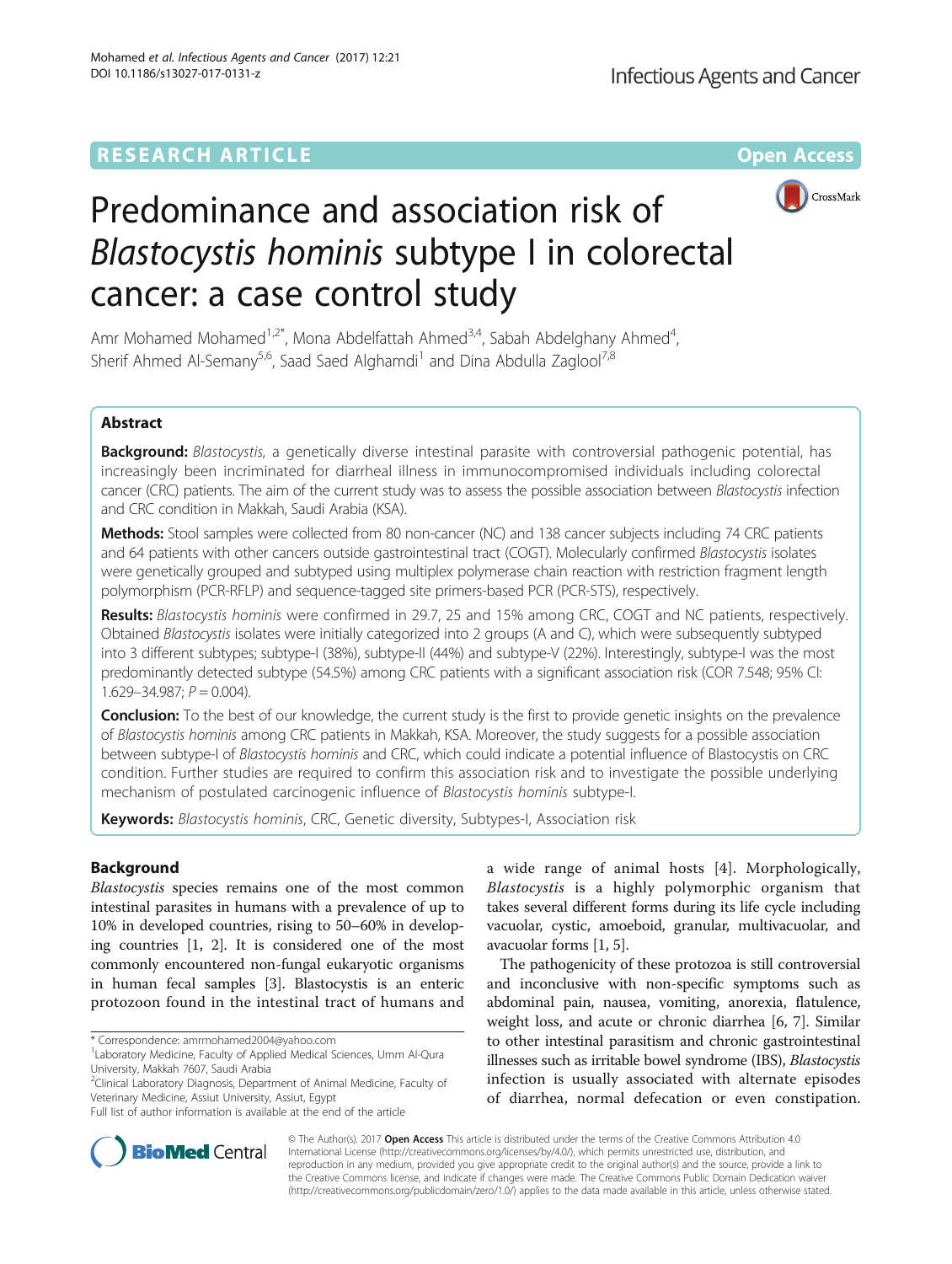Symptomatic Blastocystis infection has been encountered more commonly among patients of IBS as well as other immunocompromised patients [\[3](#page-6-0), [6](#page-6-0), [8\]](#page-6-0).

Molecular studies revealed that the parasite is characterized by an extensive genetic diversity in both humans and animals with a worldwide distribution [\[9](#page-6-0)–[15\]](#page-6-0). At least 10 subtypes (ST), ST1 to ST10, have been recognized based on the small subunit ribosomal RNA (SSU rRNA) gene sequence [[16](#page-7-0)]. In addition, three novel subtypes (ST11–ST13) have been identified from captive animals in the zoo [\[17](#page-7-0)]. At present, only ST1 to ST9 are considered to colonize in humans [\[7](#page-6-0), [17\]](#page-7-0). This genetic diversity has supported the hypothesis that the variability in symptoms in patients positive for Blastocystis could be due to different pathogenic potential among the subtypes [[18](#page-7-0)–[21](#page-7-0)].

Prevalence studies of *Blastocystis* in immunocompromised individuals have been confined to HIV/AIDS patients and there is general lack of information on the prevalence of the organism in other immunocompromised individuals such as colorectal cancer patients. Therefore the current study aimed to assess the possible relationship between *Blastocystis* infection and malignancy with special reference to CRC. The frequency of Blastocystis infection among CRC patients in comparison with other cancer and non-cancer patients were investigated. In addition, the study also aimed to assess the association potential of genetically identified subtype(s) of encountered Blastocystis infection with CRC in Makkah, KSA. This represents the first study to explore the genetic diversity of encountered Blastocystis isolates and to assess their association significance with colorectal cancer in Makkah, KSA.

## Methods

#### Study subjects

This was a prospective case control study. A total of 218 stool samples were collected from recruited participants attending King Abdulla Medical city (KAMC), Makkah, KSA during the period extended from April 2013 to March 2015. Recruited participants belonged to two main groups. The first group included recently diagnosed patients with malignancy (138) and referred to as cancer patients (CP) while the second group composed of normal subjects visiting the hospital for routine checkup (80) and referred to as non-cancer patients (NC). The cancer patients were categorized into two subgroups; colorectal cancer group (CRC), which included 74 subject and cancers outside gastrointestinal tract group (COGT), which included 64 patients (14 non hogken lymphoma; 11 malignant neoplasm of bladder; 15 malignant neoplasm of uterine adnexa; 9 malignant neoplasm of larynx and 15 malignant neoplasm of breast). Exclusion criteria included any suspected patient started anti-cancer treatment regime and/or receiving any anti-parasitic medication. Ethical approval for the study was obtained in accordance with the declaration of Helsinki from the Ethics Committee of the Faculty of Applied Medical Sciences, Umm Al-Qura University (AMSEC 10-18-2-2013) and Biomedical Research Ethics committee of King Abdullah Medical City. All investigated patients signed acknowledgment consents to declare their participation agreement.

#### Isolation and conventional identification of Blastocystis

Blastocystis parasites were isolated from suspected stool samples by in vitro cultivation at 37 °C using Jones' medium supplemented with 10% horse serum for 72 h. [[22\]](#page-7-0). Suspected cultures were then sub-cultured in duplicate using Jones' medium at 37 °C for 3 additional days. Afterwards, for each suspected isolate, one culture medium was subjected to microscopic examination for conventional identification of suspected Blastocystis, while the second culture medium was kept at -20 °C for further molecular studies.

## Molecular identification of isolated Blastocystis

Genomic DNA was isolated from cultures of conventionally identified Blastocystis as previously described with few modifications [[23\]](#page-7-0). Briefly, frozen culture media were thawed at room temperature and the suspected *Blastocystis* were harvested by centrifugation at  $500 \times g$ for 5 min and washed with sterile phosphate- buffered saline (PBS) (pH 7.4) for 5 times. Obtained cell pellets were then lysed using lysis buffer (20 mM Tris–HCl buffer, pH 8.0, 100 mM NaCl, 25 mM EDTA, pH 8.0) containing 1% SDS and 0.5 mg Proteinase K/ml (Fermentas, USA) and incubated at 55 °C overnight. Genomic DNA was then extracted with phenol/chloroform/ isoamyl alcohol. Extracted DNA was then precipitated in 2 vol of ice-cold ethanol containing 0.3 M sodium acetate (pH 5.2). Obtained DNA pellets were first washed in 70% ice-cold ethanol, and then was resuspended in 50 μl Tris–EDTA (TE) buffer (10 mM Tris, 1 mM EDTA, pH 8.0). DNA concentration of each sample was determined using the BioSpec-nano (Shimadzu Corporation, Japan) and its quality and integrity was tested using the A260/A280 ratio.

Identification of Blastocystis isolates was confirmed by molecular amplification of the conserved 1.1 Kbp. Target of SSU rRNA gene using previously described primers Blas-F: (GGA GGT AGT GAC AAT AAA TC) and Blas-R: (ACT AGG AAT TCC TCG TTC ATG) [\[24](#page-7-0)]. Amplification protocol was carried out as previously described with some modification [[25\]](#page-7-0). Briefly, 5 μl of template DNA (10 ng/ μl) were used in a total reaction volume of 50 μl. The reaction mix included PCR buffer (20 mmol Tris-HCL (pH 8.4) and 50 mmol KCl), 0.1 mmol each of dNTP (deoxyribonucleotide triphosphate), 1.5 mmol of MgCl2, 50 pmol of each primer,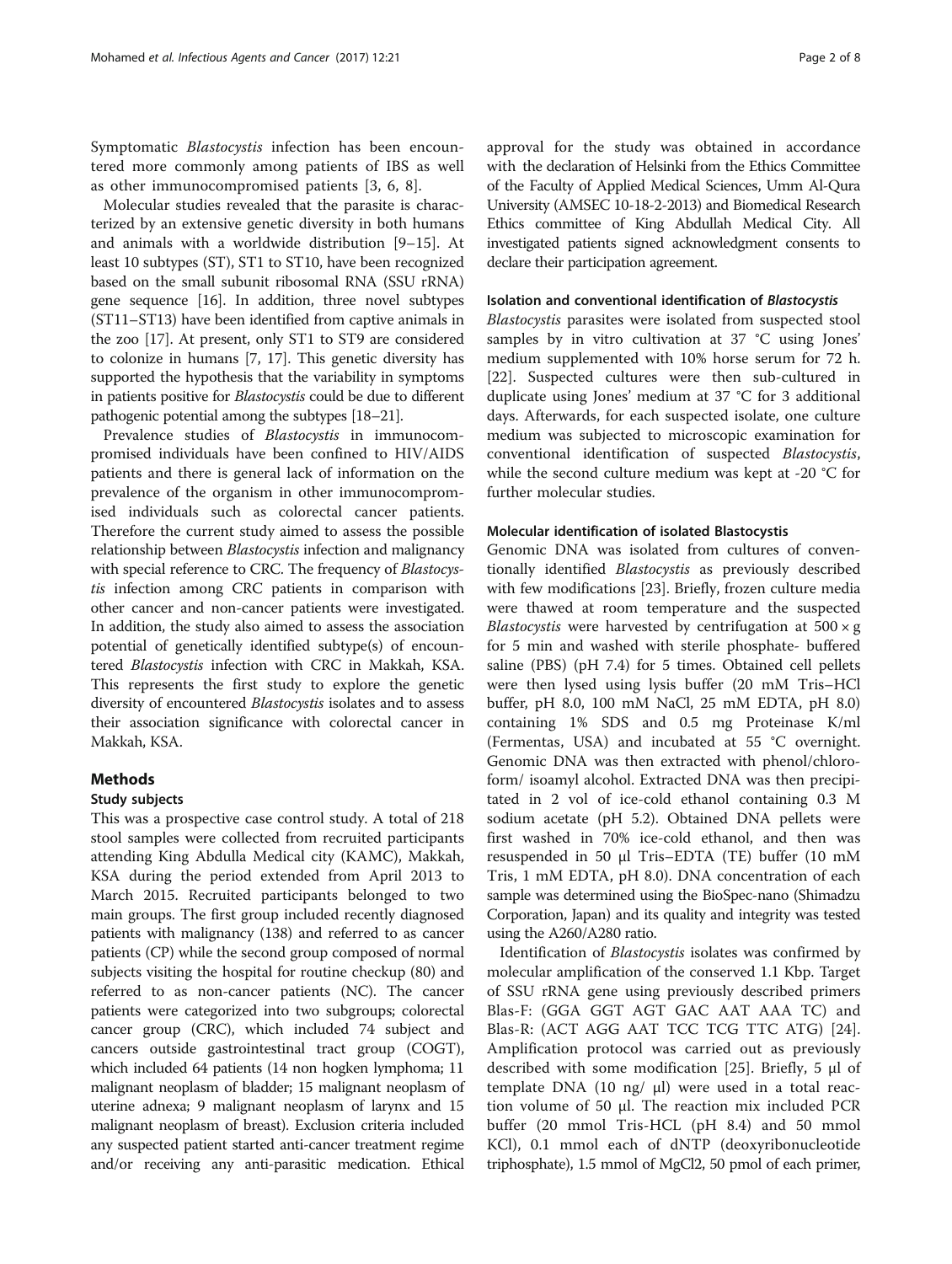and 1.5 U of HotStar HiFidelity Polymerase (Qiagen). PCR condition consisted of an initial denaturation step at 95 °C for 10 min followed by 35 cycles of denaturation at 95 °C for 1 min, annealing at 53 °C for 30 s, and extension at 72 °C for 1 min.

## Grouping and subtyping of Blastocystis by PCR-RFLP and PCR-STS analysis

Grouping of Blastocystis isolates was performed by RFLP analysis of the amplified 1.1 kbp. target of SSU rRNA gene using SpeI restriction enzyme (New England BioLabs Inc., MA, USA). Blastocystis isolates were grouped according to size of obtained digestion products as previously described [[26\]](#page-7-0). Grouped Blastocystis isolates were then subjected to subtyping analysis. For this purpose, seven pairs of sequence-tagged site (STS) previously described primers [[9](#page-6-0)] were used for conducting PCR-STS analysis. Primer sets names and sequences as well as predicted product size are shown in Table 1. PCR-STS protocol was conducted as previously described with little modification [[9,](#page-6-0) [23\]](#page-7-0). Briefly, 5 μl of template DNA (10 ng/ μl) were used in a total reaction volume of 50 μl. The reaction mix included PCR buffer (20 mmol Tris-HCL (pH 8.4) and 50 mmol KCl), 0.1 mmol each of dNTP (deoxyribonucleotide triphosphate), 1.5 mmol of MgCl2, 25 pmol of each primer, and 1.5 U of HotStar HiFidelity Polymerase (Qiagen). The PCR amplification started with an initial denaturation step at 95 °C for 10 min, followed by 35 cycles including denaturation at 95 °C for 1 min, an annealing at 56 °C for 30 s, and an extension step at 72 °C for 1 min. All PCR amplifications were carried out using Applied Biosystems Veriti Thermal Cycler (ThermoFisher Scientific Inc.) After PCR, 10 μl of the PCR product was mixed with 5 μl dye mixture (0.25% bromophenol blue and 0.25% xylene cyanol in 15% Ficoll type 400) and electrophoresed in 1 μl Tris-acetate-EDTA buffer through a 2% agarose gel containing ethidium bromide (0.5  $\mu$ g/mL). Bands of the appropriate size were visualized using a Molecular Imager® Gel Doc™ XR System (Bio-Rad Laboratories) according to the manufacturer's instructions and identified by comparison with a 100-bp DNA ladder (DNA molecular weight marker Promega) using Image Lab version 5 (Bio-Rad Laboratories).

## Statistical analysis

Statistical analysis of the results was performed using SPSS version 16 (SPSS, Chicago, IL). The frequencies of Blastocystis infection and/or its subtypes among different groups of investigated patients were assessed using crosstabulation followed by Chi square  $(X2)$  test or Fischer's exact test. A crude odds ratio (COR) with 95% confidence interval (CI) was calculated for frequency analysis as appropriate for assessment of possible association risk. All tests performed were two-sided and  $P$  value < 0.05 was considered significant.

## Results

## Detection and identification of Blastocystis isolates

Blastocystis was initially identified conventionally by microscopic visualization of *Blastocystis* stages in culture media. Identification was then confirmed genetically by PCR amplification of the conserved Blastocystis hominisspecific 1.1 Kbp. target of the SSU rRNA gene (Fig. [1](#page-3-0)). Out of a total of 218 fecal samples from suspected patients with gastrointestinal illnesses, Blastocystis hominis were identified in 50 (22.9%) samples. This included 22 (29.7%) of CRC patients, 16 (25%) of COGT patients and 12 (15%) of NC patients (Table [2](#page-3-0)). A significant difference  $(P < 0.05)$ of Blastocystis infection frequency was evident between CP group and NC groups as well as between CRC and NC groups. However, no significant difference  $(P > 0.05)$ was evident between COGT and NC groups (Table [2](#page-3-0)).

| sizes          |                       |                                                            |              |         |  |  |
|----------------|-----------------------|------------------------------------------------------------|--------------|---------|--|--|
| STS primer set | GenBank accession no. | Sequences                                                  | Product size | Subtype |  |  |
| <b>SB83</b>    | AF166086              | F-GAAGGACTCTCTGACGATGA<br>R-GTCCAAATGAAAGGCAGC             | 351          |         |  |  |
| SB155          | AF166087              | F-ATCAGCCTACAATCTCCTC<br>R-ATCGCCACTTCTCCAAT               | 650          | Ш       |  |  |
| SB227          | AF166088              | F-ATCAGCCTACAATCTCCTC<br>R-ATCGCCACTTCTCCAAT               | 526          |         |  |  |
| SB332          | AF166091              | <b>FGCATCCAGACTACTATCAACATT</b><br>R-CCATTTTCAGACAACCACTTA | 338          | IV      |  |  |
| SB340          | AY048752              | F-TGTTCTTGTGTCTTCTCAGCTC<br>R-TTCTTTCACACTCCCGTCAT         | 704          | V       |  |  |
| SB336          | AY048751              | F-GTGGGTAGAGGAAGGAAAACA<br>R-AGAACAAGTCGATGAAGTGAGAT       | 317          | VI      |  |  |
| SB337          | AY048750              | F-GTCTTTCCCTGTCTATTCTGCA<br>R-AATTCGGTCTGCTTCTTCTG         | 487          | VII     |  |  |

Table 1 Different STS primer sets used for differential identification of Blastocystis subtypes along with expected amplified product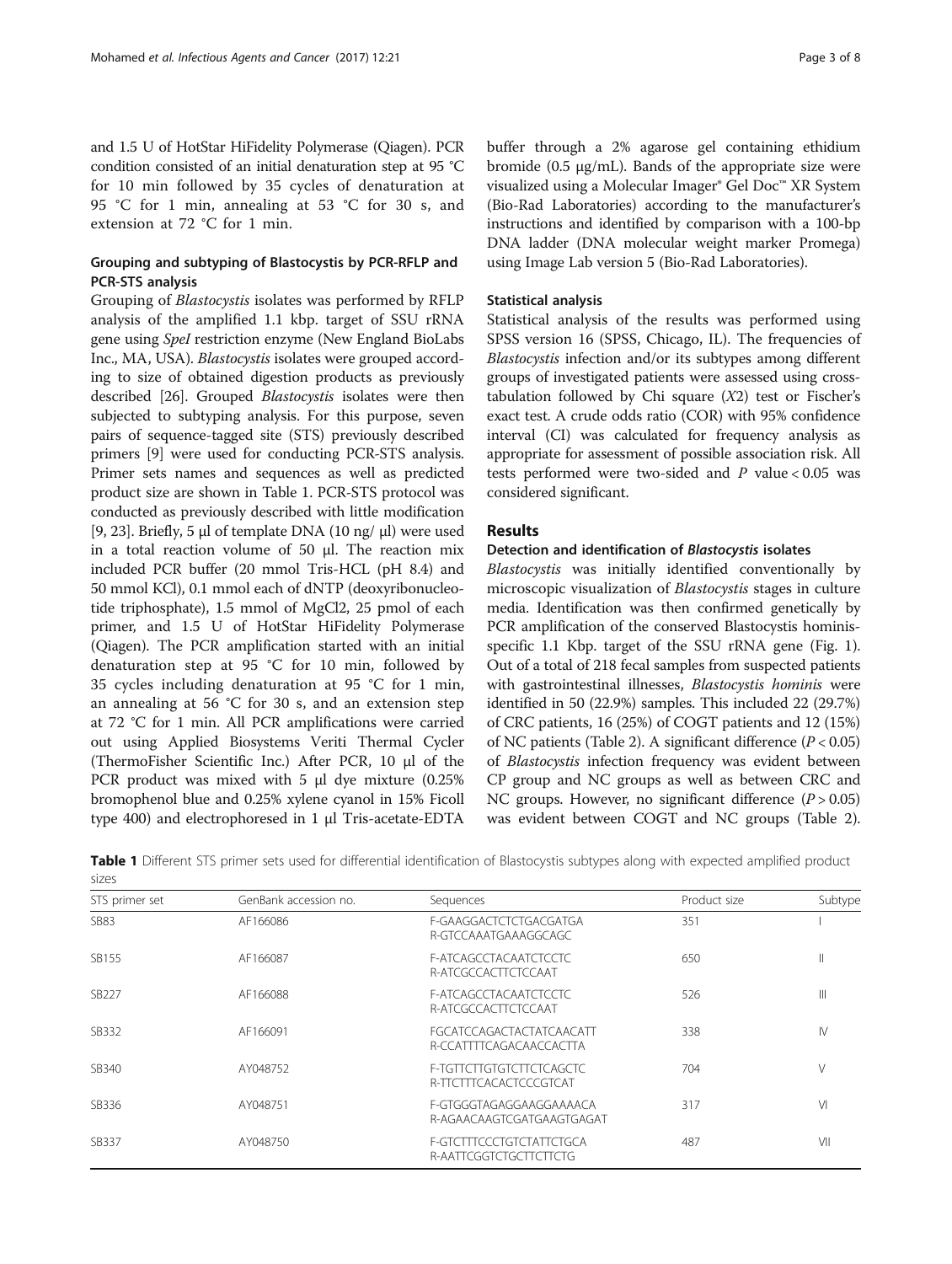<span id="page-3-0"></span>

Moreover, results revealed an associated risk (COR 2.153; 95% CI: 1.053-4.417;  $P = 0.044$ ) between *Blastocystis* infection and cancer condition with a higher risk of association (COR 2.397; 95% CI:  $1.087 - 5.286$ ;  $P = 0.033$ ) in CRC group but not in the COGT group.

## Genetic grouping and subtyping of Blastocystis isolates

Based on RFLP analysis of the amplified 1.1 Kbp target of the SSU rRNA gene, 2 Blastocystis groups were reported; group A (230 bp., 430 bp. and 450 bp.) and group  $C$  (470 bp. and 650 bp.) (Fig. 2). Accordingly, 39 isolates of obtained Blastocystis hominis from suspected patients were categorized as group A while the rest 11 isolates were categorized as group C. further genotypic analysis of recovered Blastocystis hominis based on the predicted size of obtained amplicons after PCR-STS assay resulted in subtyping of group A isolates into 2 different subtypes (I and II) and that of group C as only one subtype (V) (Fig. [3\)](#page-4-0). Overall, 40% of recovered Blastocystis hominis were identified as subtype II, 38% as subtype I, and 22% were identified as subtype V. In relation to type of patients, subtype I was predominant

Table 2 Frequency of Blastocystis infection among CP including CRC and COGT groups as well as NC group of investigated patients

| Investigated<br>groups (no.) |           | Blastocystis infection    |                             |                           |           |  |  |
|------------------------------|-----------|---------------------------|-----------------------------|---------------------------|-----------|--|--|
|                              |           | Positive cases<br>no. (%) |                             | Negative cases<br>no. (%) |           |  |  |
| CP (138)                     | CRC (74)  |                           | 38 $(27.5)^a$ 22 $(29.7)^b$ | 100 (72.5)                | 52 (70.3) |  |  |
|                              | COGT (64) |                           | 16(25)                      |                           | 48 (75)   |  |  |
| NC (80)                      |           | 12(15)                    |                             | 68 (85)                   |           |  |  |
| Total (218)                  |           | 50 (22.9)                 |                             | 168 (77.1)                |           |  |  |

Cancer patients (CP); Colorectal cancer (CRC); COGT (Cancer outside gastrointestinal tract); Non cancer (NC)

 $a^{\overline{a}}$ Blastocystis infection in overall cancer group as compared to NC group ( $P = 0.044$ )<br> $b^{\overline{b}}$ Blastocystis infection in CPC group as compared to NC group ( $P = 0.033$ )  $b$ Blastocystis infection in CRC group as compared to NC group ( $P = 0.033$ )

(44.7%) in cancer patients while subtype II was predominant (58.3%) among non-cancer patients. Among cancer patients, subtype I was the predominant subtype (54.5%) among CRC patients, while subtype II was predominant (43.7%) among COGT patients (Table [3\)](#page-4-0). Subtype I showed significant higher frequency  $(P < 0.05)$  in CRC group as compared to other recovered subtypes in the same group. With regard to frequency significance among different groups, subtype I showed significant higher frequency  $(P < 0.05)$  in CP as compared to NC group. On the other hand, frequency variation between different cancer patients groups revealed significant higher frequency  $(P < 0.05)$  of subtype I in CRC as compared to COGT group (Table [3](#page-4-0)). Interestingly, an association risk between Blastocystis subtype-I and cancer condition was evident (COR 5.479; 95% CI: 1.232-24.374; P = 0.013) with



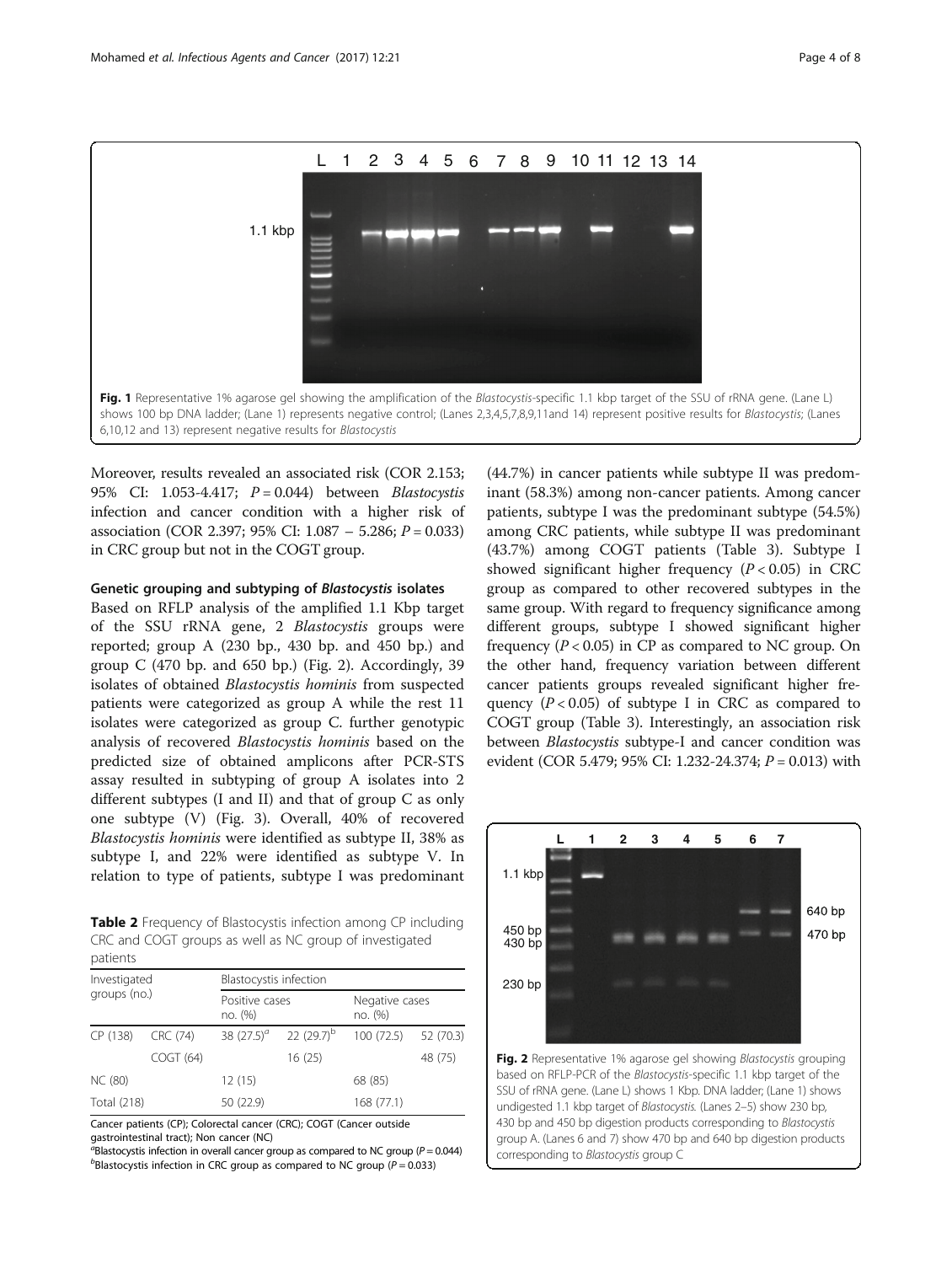| Investigated groups (n) |          | no. (%)       | Recovered subtypes of Blastocystis |           |         |         |         |  |  |
|-------------------------|----------|---------------|------------------------------------|-----------|---------|---------|---------|--|--|
|                         |          |               |                                    |           |         | V       |         |  |  |
| CP (38)                 | CRC (22) | 17 (44.7) $a$ | 12 (54.5) $b, c, d, e$             | 13 (34.2) | 6(27.3) | 8(21.1) | 4(18.2) |  |  |
|                         | COGT(16) |               | 5(31.3)                            |           | 7(43.7) |         | 4(25)   |  |  |
| NC (12)                 |          | 2(16.7)       |                                    | 7(58.3)   |         | 3(25)   |         |  |  |
| Total (50)              |          | 19 (38)       |                                    | 20(40)    |         | 11 (22) |         |  |  |

<span id="page-4-0"></span>Table 3 Frequency of different Blastocystis subtypes isolated from CP including CRC and COGT groups and NC group of investigated patients

Cancer patients (CP); Colorectal cancer (CRC); COGT (Cancer outside gastrointestinal tract); Non cancer (NC)

<sup>a</sup>subtype I in CP group against subtype I in NC group ( $P = 0.013$ )<br>bsubtype Lin CPC group against subtype Lin NC group ( $P = 0.00$ 

<sup>b</sup>subtype I in CRC group against subtype I in NC group ( $P = 0.004$ )

 $c$ subtype I in CRC group against subtype I in COGT group ( $P = 0.024$ )

<sup>d</sup>subtype I in CRC group against subtype II in the same group ( $P = 0.019$ )

<sup>e</sup>subtype I in CRC group against subtype V in the same group ( $P = 0.018$ )

a greater risk of association (COR 7.548; 95% CI: 1.629 – 34.987;  $P = 0.004$ ) in CRC group.

All raw data of the current work were made available as an additional file (Additional file [1\)](#page-6-0).

## **Discussion**

After dietary factors and tobacco smoke, infectious diseases represent the third leading cause of cancer worldwide. The International Agency on Research of Cancer (IARC) has estimated that 16% of cancer worldwide is initiated by infectious agents including parasites [\[27](#page-7-0)]. With regard to relation between parasitic infection and cancerous conditions, few studies investigated the association between Blastocystis hominis infection and colorectal cancer. The recently postulated potential carcinogenic effect of Blastocystis hominis infection in human host especially in colorectal cancer patients [[28, 29\]](#page-7-0) signifies the need for screening of colorectal cancer patients for Blastocystis hominis infection. Therefore the current study aimed to investigate the association risk of Blastocystis hominis infection and its subtypes in relation to CRC patients of Makkah region, KSA.

The over all rate of *Blastocystis* infection as revealed in the current study was 22.9%. The current finding is comparable to previously reported frequencies in several countries including Saudi Arabia (17.5%) [[30\]](#page-7-0), Malaysia (25.7%) [[31\]](#page-7-0), Jordan (25%) [\[32](#page-7-0)], Egypt (31%) [[33\]](#page-7-0), 25.78% in Venezuela [[34\]](#page-7-0) and 22.9% in Argentina [\[35](#page-7-0)]. On the other hand, significantly lower infection rates ranged between 9 and 12% were recently reported in Saudi Arabia [[36](#page-7-0), [37\]](#page-7-0). The currently recorded higher infection rate could be attributed to the type of targeted patients in the comparable studies where the patients were predominantly immune-competent. Interestingly, the currently recorded rate of Blastocystis hominis infection among cancer patients is apparently higher than figures (7.7–13%) previously recorded among other cancer patients [[23, 38, 39](#page-7-0)]. With regard to type of patients, current study revealed significant higher frequency  $(P = 0.044)$  of *Blastocystis* infection in CP group as compared to NC group. This finding might support the association risk of the parasite with

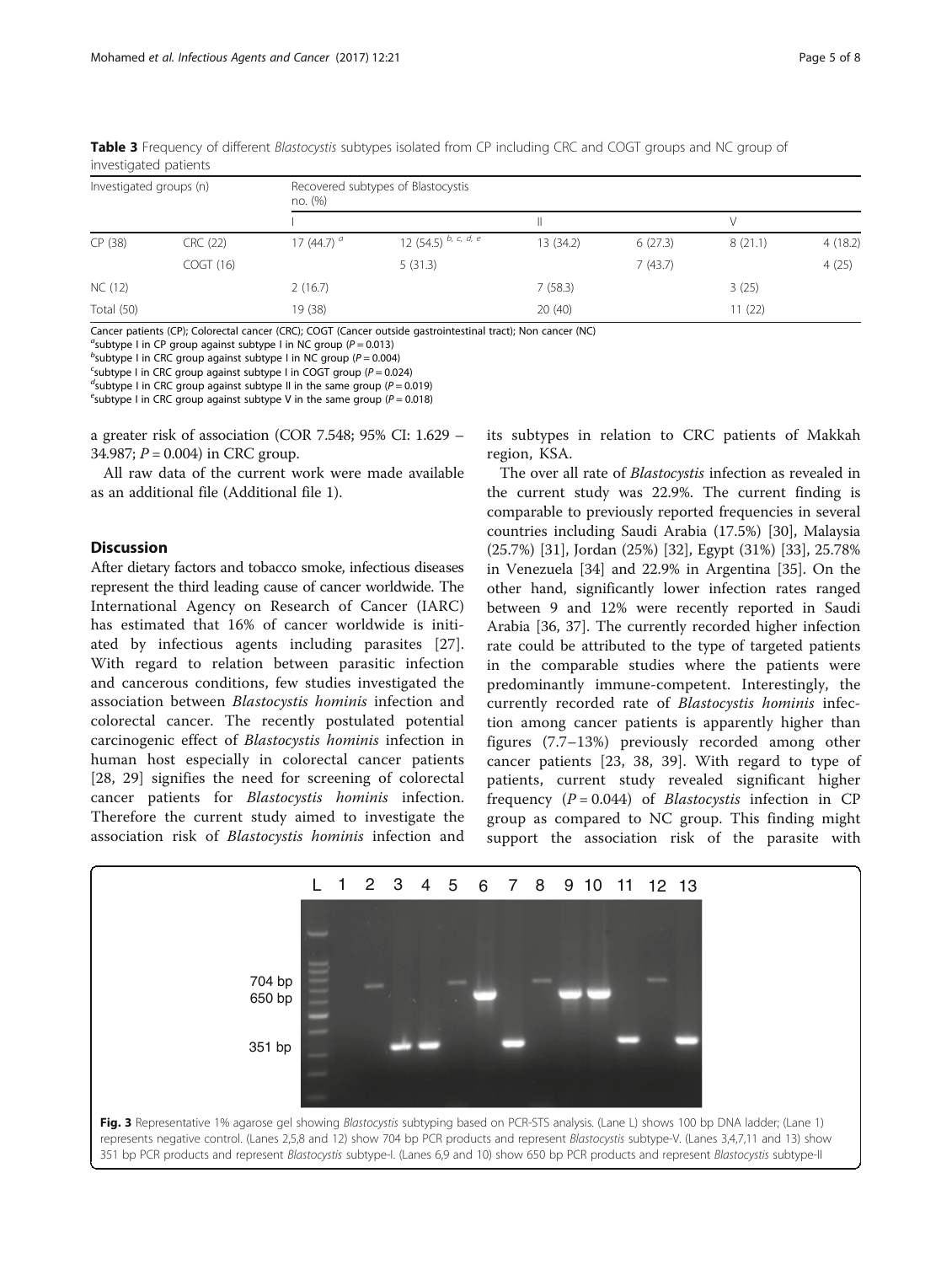immunocompromised condition [[23\]](#page-7-0) and denotes that Blastocystis infection is not rare and should be looked for routinely in immunocompromised patients. However, with regard to type of cancer, the current study revealed significant  $(P = 0.033)$  higher frequency of Blastocystis infection only in CRC and not COGT group as compared to NC group. These findings contradict the notion of association between Blastocystis infection and immunocompromised conditions, yet denote that Blastocystis infection is more likely associated with those immunocompromised conditions with gastrointestinal affections as CRC. This likely association was statistically validated in the current study (COR 2.397; 95% CI:  $1.087 - 5.286$ ;  $P = 0.033$ ).

Genetic diversity of Blastocystis hominis and its worldwide distribution has been evidenced [[9](#page-6-0)–[13](#page-6-0)]. Genotyping of the parasite has received great attention lately in a trial to link the different pathogenic behaviors of the parasite to its different subtypes. Based on the RFLP analysis of the small subunit ribosomal RNA gene, Blastocystis hominis are classified into four groups as previously described [[26](#page-7-0)]. In the current study PCR-RFLP analysis revealed that most of the obtained isolates from suspected patients with gastrointestinal symptoms belonged to group A (78%) while the rest of the isolates were found belonging to group C (22%). Further subtyping of obtained isolates was carried out using PCR-STS assay as previously described [[9\]](#page-6-0). Dissimilar to previous studies, which usually reveal the predominance of one subtype among investigated local population [\[22, 24, 40\]](#page-7-0), the current study revealed the presence of 3 different subtypes (I, II and V) among investigated patients. The detection of multiple subtypes could be due to the exceptional setting of the study. Makkah, where the current study was conducted, is a unique place in Saudi Arabia and the entire world. Annually, it receives more than three million pilgrims during the pilgrimage season in addition to several other million visitors during the whole year from allover the world [[41, 42](#page-7-0)]. This could have contributed to the acquisition of different Blastocystis hominis subtypes from different worldwide settings. In disagreement with previous studies, which had shown the predominance of subtype III among patients with chronic gastrointestinal illness in Malaysia [[22](#page-7-0)], Singapore [[24](#page-7-0)], Egypt [[43](#page-7-0)], Turkey [[44](#page-7-0)], USA [\[45\]](#page-7-0) and Iran [\[46\]](#page-7-0), interestingly, the current study have showed the predominance of subtype I and II (38 and 40%, respectively) among targeted patients in Makkah. However, the current finding was in agreement with a previous study in central Thailand, where two subtypes (ST1 and ST2) were found predominant among schoolchildren of a rural community [\[47\]](#page-7-0). In the current study subtype II, most likely the one that is non-pathogenic [\[19\]](#page-7-0), was the most predominantly detected subtype among investigated patients. On the

other hand, subtype I, the second most predominately detected subtype among investigated patients, is believed to be one of the known pathogenic subtypes that were implicated in several human diseases and believed to be of animal origin with a zoonotic potential [[9](#page-6-0), [13](#page-6-0)]. Evaluation of current study results revealed significant predominance  $(P = 0.019$  and  $P = 0.018$ , respectively) of subtype I as compared to other recovered subtypes (II and V, respectively) in CRC patients. Interestingly, the significant predominance of subtype I among CP group as compared to NC patients included highly significant predominance  $(P = 0.004)$  in CRC group and not COGT group. Moreover, a strong association risk (COR 7.548; 95% CI: 1.629– 34.987;  $P = 0.004$ ) was evident between *Blastocystis* hominis subtype-I infection and CRC condition. This interesting finding supports the postulated carcinogenic effect of certain Blastocystis hominis subtypes and their possible influence on colorectal cancer. Recently, in vitro studies documented the ability of Blastocystis hominis to induce the growth of colorectal cancer cell lines via inhibiting the apoptotic effect of colon cancer cells. Furthermore, isolated antigens of Blastocystis hominis isolates were shown to promote the proliferation of cancer cells via down-regulation of host immune cellular responses [\[28, 29](#page-7-0)].

Growing data has evidenced the zoonotic potential of Blastocystis spp., where comparable genetic sequences were documented in a number of studies between different Blastocystis spp. isolated from both human and animals [[48](#page-7-0)–[50\]](#page-7-0). Moreover, some specific Blastocystis hominis subtypes were identified in both humans and animals. Subtype I is a common subtypes that had been identified in both human and a wide range of animal species including pigs, horses, monkeys, cattle, rodents, chickens, quails, and pheasants [\[10](#page-6-0), [50](#page-7-0), [51](#page-7-0)]. Other subtypes were also implicated in both human and animal infections with a potential zoonotic ability like subtype V, the least predominant subtype encountered in the current study, which was reported in both human and dogs from the same sitting in Thailand [[49](#page-7-0)]. In general, it was reported that population closely associated with animals has a higher prevalence of blastocystosis when compared with those not associated with animals [\[52](#page-7-0)]. With regard to the current study, the association risk between investigated suspected patients and animals was not inspected. However, it worth mentioning that many residents at Makkah region have some sort of association with animals particularly sheep, goat and camels. Moreover, drinking unpasteurized or even raw milk from dairy animals, a trend that is widely practiced in the region is a potential risk factor for disease transmission from animals to human [[3\]](#page-6-0). Nevertheless, further epidemiologic studies need to be conducted to provide additional evidences to confirm the postulated role of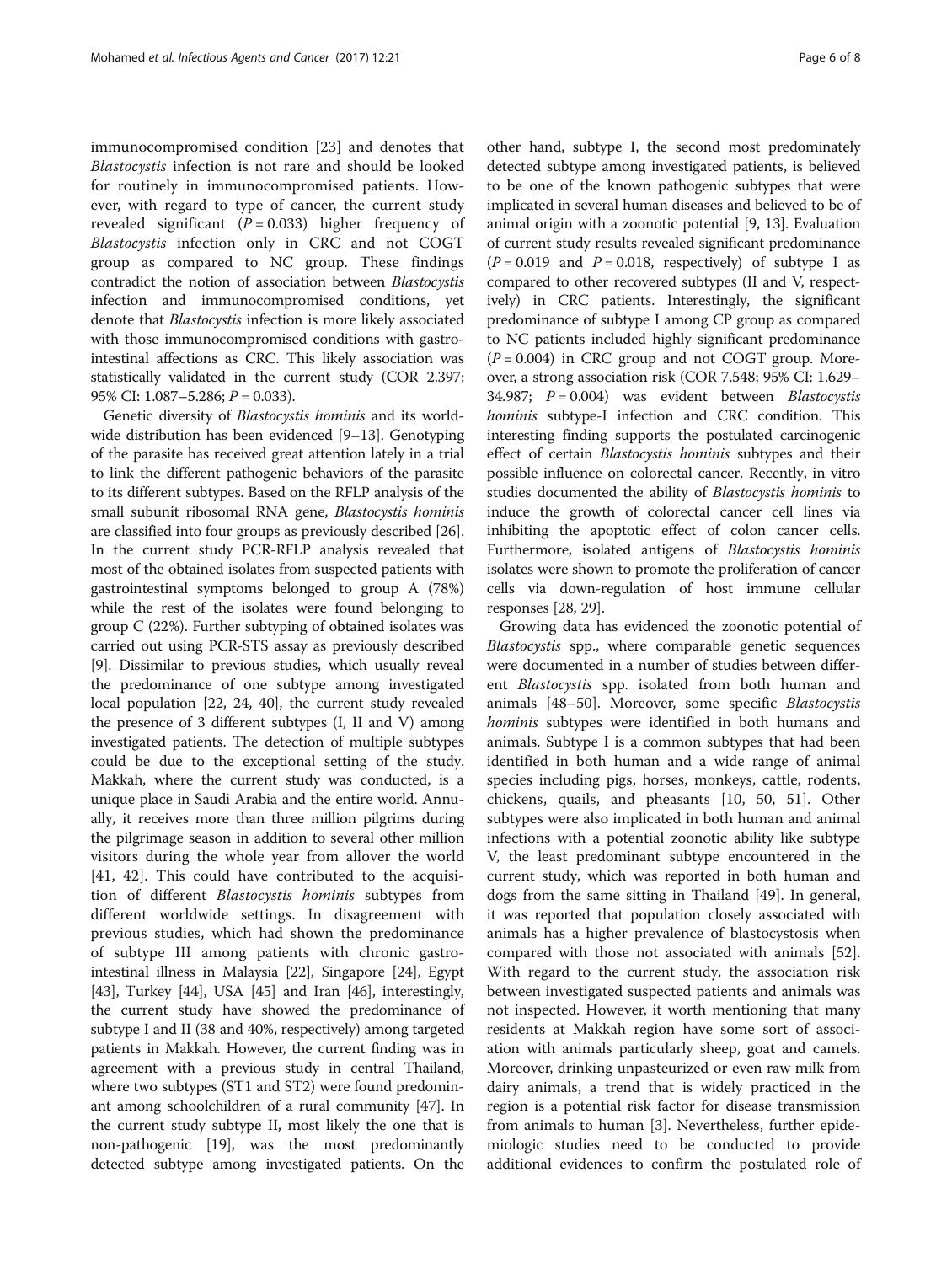<span id="page-6-0"></span>zoonotic transmission of the disease to human population in Makkah, KSA.

## Conclusions

The current study is the first to provide genetic insights on the prevalence of Blastocystis hominis among CRC patients in Makkah, KSA. Interestingly, the current results suggested a possible association between Blastocystis hominis subtype-I and CRC condition, which postulate a potential influence of this pathogen on carcinogenesis of CRC. In deed, these findings need to be confirmed via further controlled epidemiologic and topographic investigations to confirm the proposed association risk and to reveal other possible risk factors that could contribute to the condition. In addition, further studies are required to explore the underlying mechanism of the postulated carcinogenic influence of this pathogen.

## Additional file

[Additional file 1:](dx.doi.org/10.1186/s13027-017-0131-z) Raw results data of different patient groups. Description of data: The original numbers and information of different groups of investigated patients along with the raw data of the obtained results. (XLSX 50 kb)

#### Acknowledgements

The authors would like to thank Mr. Mohammed E. Naeem, King Abdullah Medical City, Makkah, KSA and Mr. Ahmed A. Althagafi, Faculty of Applied Medical Sciences, Umm Al-Qura university for their valuable contribution in collection, handling and archiving of related stool specimens.

#### Funding

The current study was supported by a research grant # 43409023 from the Institute if Scientific Research (ISRRIH), Umm Al-Qura University, Saudi Arabia.

#### Availability of data and materials

All data generated or analyzed during this study are included in this published article and its supplementary information files.

#### Authors' contributions

AMM, has made substantial contributions to the conception and design of the study, analysis and interpretation of data, drafting and critically revising the manuscript. MAA, contributed in the collection and examination of samples, analysis and interpretation of data. SAA, contributed in the design of the study, analysis and interpretation of data. ShAA, was responsible for recruitment and classification of included cancer patients. SSA, contributed in analysis and interpretation of data and drafting and revising of the manuscript. DAZ, contributed in the collection and examination of samples. All authors gave final approval of the version to be published, and agree to be accountable for all aspects of the work.

#### Competing interests

The authors declare that they have no competing interests.

#### Consent for publication

Not applicable.

#### Ethics approval and consent to participate

All procedures followed were in accordance with the ethical standards of on human research and in accordance with the Helsinki Declaration. Ethical approval for the study was obtained from the Ethics Committee of the Faculty of Applied Medical Sciences, Umm Al-Qura University (AMSEC 10-18-2-2013) and approved by the Biomedical Research Ethics committee of King Abdullah

## Publisher's Note

Springer Nature remains neutral with regard to jurisdictional claims in published maps and institutional affiliations.

#### Author details

1 Laboratory Medicine, Faculty of Applied Medical Sciences, Umm Al-Qura University, Makkah 7607, Saudi Arabia. <sup>2</sup>Clinical Laboratory Diagnosis Department of Animal Medicine, Faculty of Veterinary Medicine, Assiut University, Assiut, Egypt. <sup>3</sup>Medical Parasitology, King Abdullah Medical City, Makkah, Saudi Arabia. <sup>4</sup>Parasitology Department, Faculty of Medicine Ain-Shams University, Cairo, Egypt. <sup>5</sup>Oncology, King Abdullah Medical City, Makkah, Saudi Arabia. <sup>6</sup>Department of Internal Medicine, Medical Oncology Mansoura University, Mansoura, Egypt. <sup>7</sup>Medical Parasitology, Al-Noor Specialist Hospital, Makkah, Saudi Arabia. <sup>8</sup>Parasitology Department, Faculty of Medicine, Assiut University, Assiut, Egypt.

#### Received: 11 February 2017 Accepted: 6 April 2017 Published online: 12 April 2017

#### References

- Stenzel DJ, Boreham PF. Blastocystis hominis revisited. Clin Microbiol Rev. 1996;9(4):563–84.
- 2. Tan KS. Blastocystis in humans and animals: new insights using modern methodologies. Vet Parasitol. 2004;126(1-2):121–44. doi:[10.1016/j.vetpar.](http://dx.doi.org/10.1016/j.vetpar.2004.09.017) [2004.09.017.](http://dx.doi.org/10.1016/j.vetpar.2004.09.017)
- 3. Stensvold CR, Lewis HC, Hammerum AM, Porsbo LJ, Nielsen SS, Olsen KE, et al. Blastocystis: unravelling potential risk factors and clinical significance of a common but neglected parasite. Epidemiol Infect. 2009;137(11):1655–63. doi[:10.1017/S0950268809002672](http://dx.doi.org/10.1017/S0950268809002672).
- 4. Menounos PG, Spanakos G, Tegos N, Vassalos CM, Papadopoulou C, Vakalis NC. Direct detection of Blastocystis sp. in human faecal samples and subtype assignment using single strand conformational polymorphism and sequencing. Mol Cell Probes. 2008;22(1):24–9. doi[:10.1016/j.mcp.2007.06.007.](http://dx.doi.org/10.1016/j.mcp.2007.06.007)
- 5. Yoshikawa H, Abe N, Iwasawa M, Kitano S, Nagano I, Wu Z, et al. Genomic analysis of Blastocystis hominis strains isolated from two long-term health care facilities. J Clin Microbiol. 2000;38(4):1324–30.
- 6. Ok Uz, Cirit M, Uner A, Ok E Akcochicek F Basci A and Ozcel MA. Cryptosporidiosis and blastocystosis in renal transplant recipient. Nephron. 1997;75:171-74.
- 7. Rene BA, Stensvold CR, Badsberg JH, Nielsen HV. Subtype analysis of Blastocystis isolates from Blastocystis cyst excreting patients. Am J Trop Med Hyg. 2009;80(4):588–92.
- 8. Yakoob J, Jafri W, Beg MA, Abbas Z, Naz S, Islam M, et al. Irritable bowel syndrome: is it associated with genotypes of Blastocystis hominis. Parasitol Res. 2010;106(5):1033–8. doi[:10.1007/s00436-010-1761-x](http://dx.doi.org/10.1007/s00436-010-1761-x).
- 9. Yoshikawa H, Wu Z, Kimata I, Iseki M, Ali IK, Hossain MB, et al. Polymerase chain reaction-based genotype classification among human Blastocystis hominis populations isolated from different countries. Parasitol Res. 2004; 92(1):22–9. doi[:10.1007/s00436-003-0995-2.](http://dx.doi.org/10.1007/s00436-003-0995-2)
- 10. Noel C, Dufernez F, Gerbod D, Edgcomb VP, Delgado-Viscogliosi P, Ho LC, et al. Molecular phylogenies of Blastocystis isolates from different hosts: implications for genetic diversity, identification of species, and zoonosis. J Clin Microbiol. 2005;43(1):348–55. doi[:10.1128/JCM.43.1.348-355.2005.](http://dx.doi.org/10.1128/JCM.43.1.348-355.2005)
- 11. Abe N. Molecular and phylogenetic analysis of Blastocystis isolates from various hosts. Vet Parasitol. 2004;120(3):235–42. doi[:10.1016/j.vetpar.2004.01.003](http://dx.doi.org/10.1016/j.vetpar.2004.01.003).
- 12. Bohm-Gloning B, Knobloch J, Walderich B. Five subgroups of Blastocystis hominis from symptomatic and asymptomatic patients revealed by restriction site analysis of PCR-amplified 16S-like rDNA. Trop Med Int Health. 1997;2(8):771–8.
- 13. Yan Y, Su S, Lai R, Liao H, Ye J, Li X, et al. Genetic variability of Blastocystis hominis isolates in China. Parasitol Res. 2006;99(5):597–601. doi:[10.1007/](http://dx.doi.org/10.1007/s00436-006-0186-z) [s00436-006-0186-z](http://dx.doi.org/10.1007/s00436-006-0186-z).
- 14. Souppart L, Sanciu G, Cian A, Wawrzyniak I, Delbac F, Capron M, et al. Molecular epidemiology of human Blastocystis isolates in France. Parasitol Res. 2009;105(2):413–21. doi[:10.1007/s00436-009-1398-9.](http://dx.doi.org/10.1007/s00436-009-1398-9)
- 15. Li LH, Zhang XP, Lv S, Zhang L, Yoshikawa H, Wu Z, et al. Cross-sectional surveys and subtype classification of human Blastocystis isolates from four